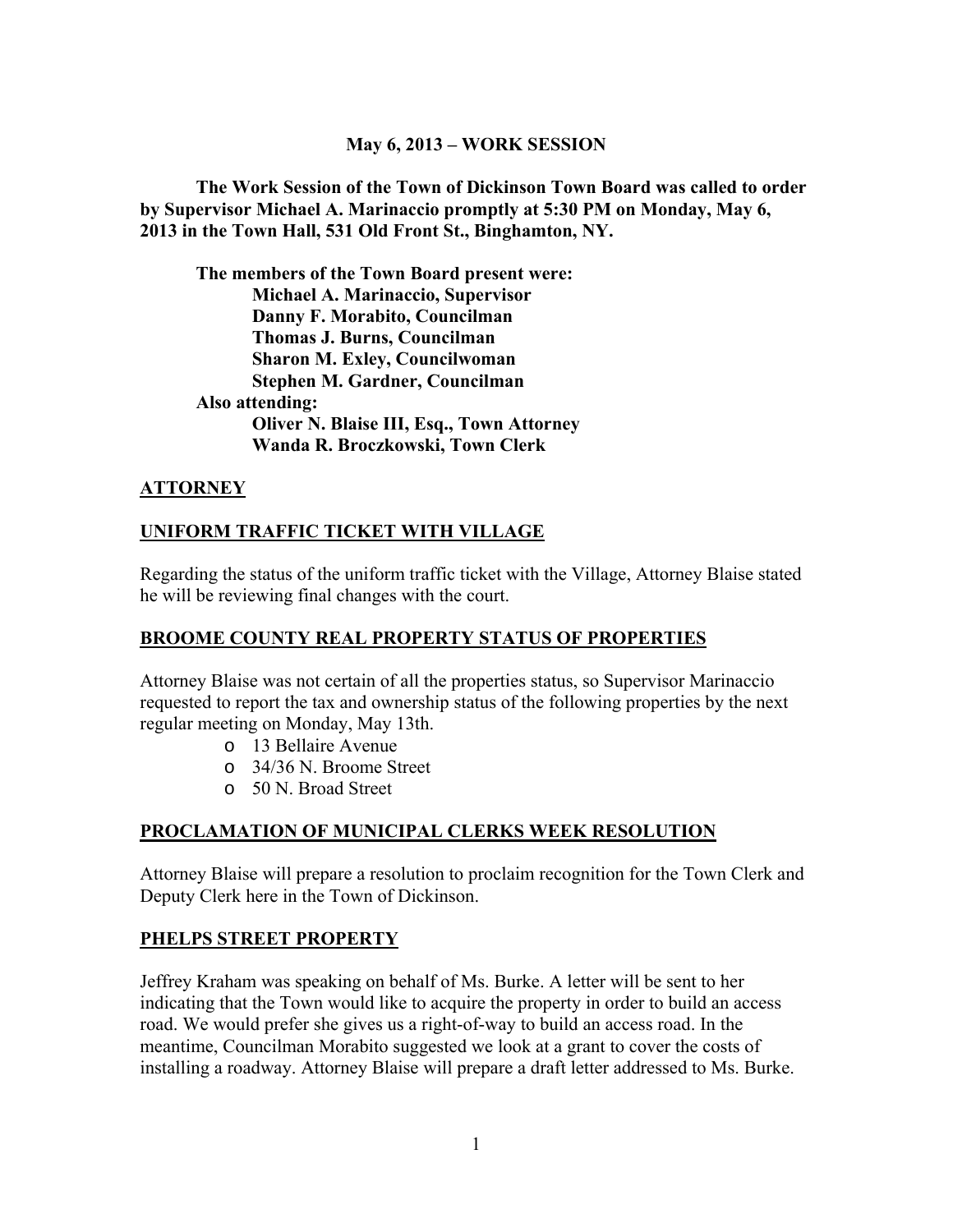### **CHAIR**

### **UPDATE OF STUDENT DORMS AT BCC**

Regarding the Student Dorms project at **BCC,** Councilman Gardner attended the public hearing on April 11. The purpose was for the **IDA** to announce their plans to inter-group of the foundation. The County already held a public hearing for the community, but felt they wanted to further communicate about the project.

#### **DISASTER PLAN FOR THE TOWN**

We will receive help for guidance from Broome County Emergency Services with a plan for the town.

#### **NORTH WESTERN MUTUAL INSURANCE BUILDING AND A POTENTIAL DEVELOPMENT**

Supervisor Marinaccio had an inquiry about what is required if someone wants to put up a sign when there is already a sign on the property. Currently there is a small business and around 10 apartments in the building. Also, **North Western Mutual** is still conducting some business there but they do want to vacate the building. Whatever goes on there would require a zoning change no matter what goes in there.

#### **239 REVIEW FROM JOHNSON CITY**

The Town received a 239 Review submission from for the Village of Johnson City. There will be some changes in their chapters.

Emergency Stream intervention program May  $8^{th}$  in Chenango...9:00 – 10:30am.

#### **925 FRONT STREET FOR SALE**

Supervisor Marinaccio had 2 inquiries regarding 925 Front Street for a business. Once they saw the R-1 zoning under our code they lost interest in the property.

#### **ACHIEVE**

**Achieve** now has financial offices on 747 Riverside Drive. This will be a permanent home as they signed a seven year lease. The Front Street offices will remain, as they are currently conducting renovations to their rehabilitation programs area.

#### **EXECUTIVE SESSION**

After the business has been conducted, the board will go into executive session to discuss potential litigation against a particular property (17 Market Street) for violating the Town's property nuisance local law.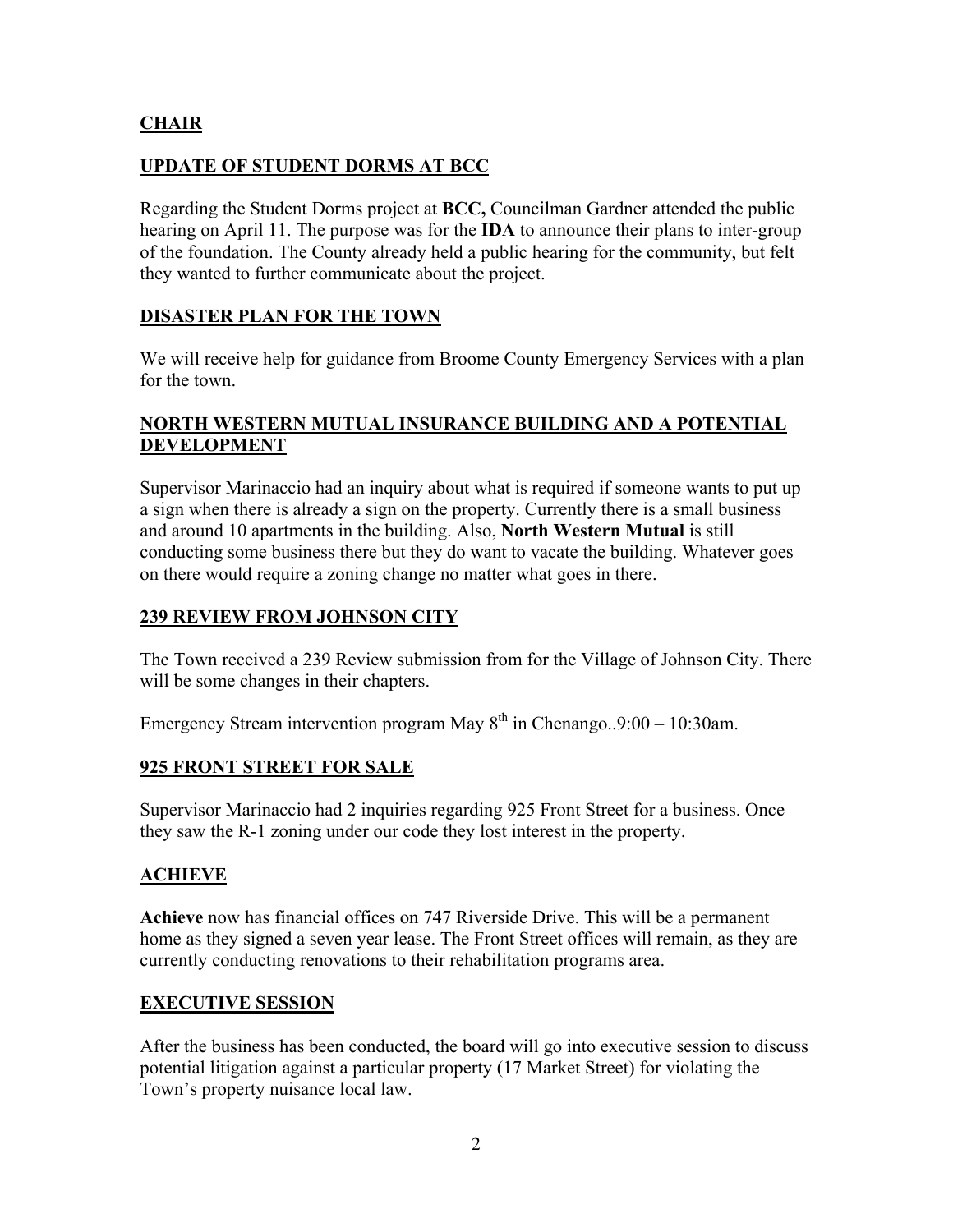# **PROSPECT TERRACE FIRE DEPARTMENT**

Supervisor Marinaccio attended the meeting of the **Prospect Terrace Fire Department** at their request. They want to know how to go about getting into a contract renewal. Mr. Marinaccio told them to see their lawyer for developing a multi-year contract. If that happens, a hearing would need to be held. They are eager to see more development in the town.

## **MEADOW WOODS PROJECT**

The **Meadow Woods** project will not be a go as they cannot secure funding.

# **COUNTY SALES TAX UPDATE**

Councilwoman Exley reported the County legislature will be looking to pass a resolution dealing with the sales taxes to revert back to a 50/50 split. Supervisor Marinaccio does not believe this will pass. The current plan is they are passing it in steps by 10% each year, which will take a long time to return to the 50/50 split between the County and municipalities. Mr. Marinaccio's theory is the County should remove the tax cap altogether yet he realizes they will not consider it. Even if they raised the taxes a little each year it could get them out of the \$6 million hole they are in.

## **PUBLIC WORKS**

## **CLEANUP DAY**

It went well with double the turnout of residents as in the past. We had approximately 100 tires at a cost of \$400 with a limit of 8 per resident. There was not as much shredding as compared to last year.

## **IRIS DRIVE**

The trailer is off of the property and it looks much better. Sentencing is in late May and we will see what the judge decides about her sentence or fine.

## **PULASKI STREET WATER PIPE PROJECT UPDATE**

The Pulaski Street water pipe replacement project is complete. Mr. Miller came in under the budget which was set for \$197K coming in at \$140K. The savings was in the labor, as it only took 3 weeks vs. 6 weeks. Good job! Mr. Miller and crew have already begun to lay down some of the storm drain pipes at the Pulaski Street project. Once the pipe work is installed, the new sidewalks, curbs and road paving will complete the project.

## **HYDRANT FLUSHING**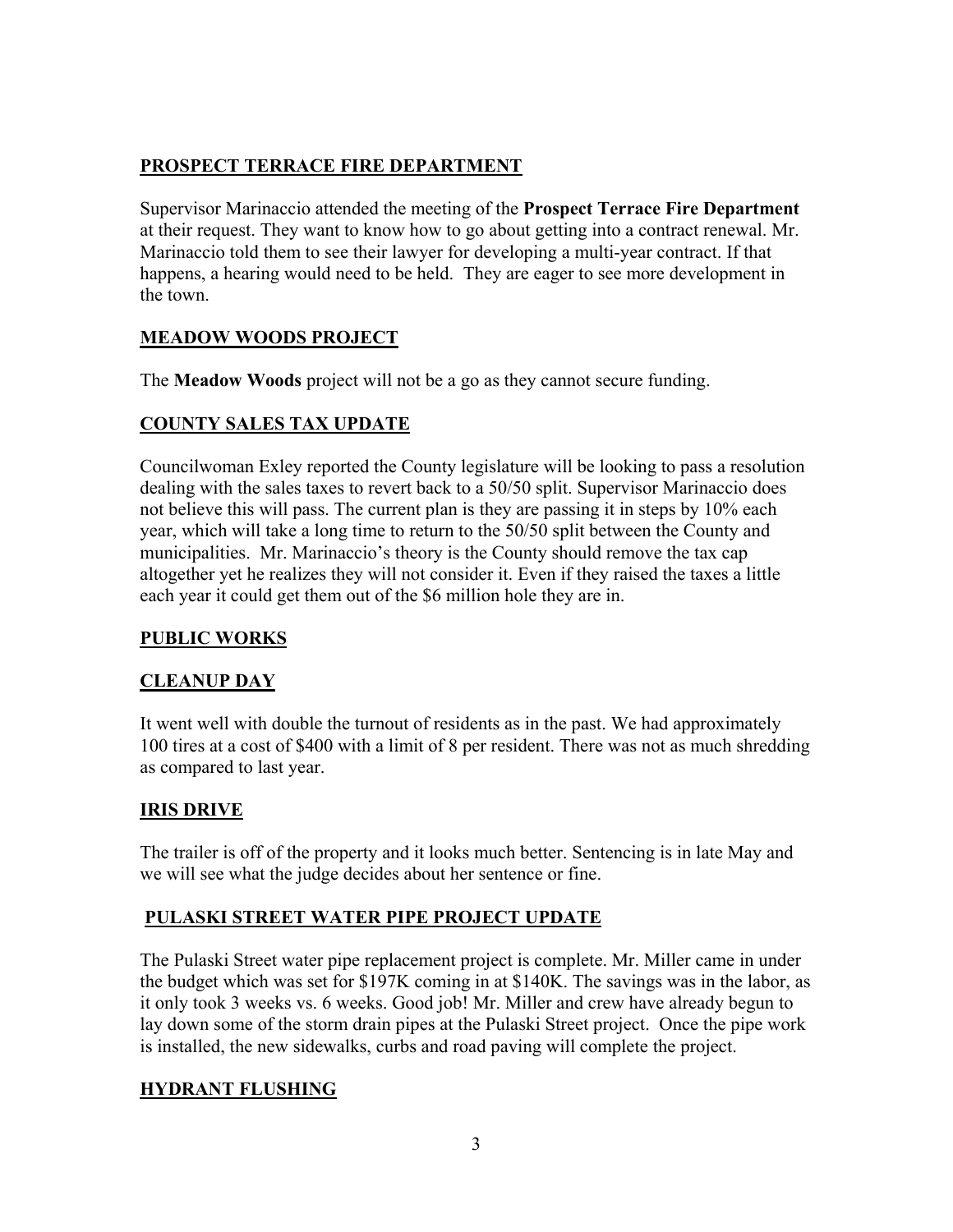Danny Miller of the water department will perform night time hydrant flushing the week of May  $20^{th}$  – May  $24^{th}$ . A notice will be posted in the Binghamton Press and the Town's Web site.

## **STATUS OF OLD STATE ROAD WATER TANK PROJECT**

The water tank has been ordered for the Old State Road water tank project. Also, Supervisor Marinaccio received a very nice note from Mrs. Fudala who was very appreciative to sell her property to the town to make the project successful.

## **CODE VIOLATIONS**

The Highway and Code departments are busy keeping with Town Code violators. Mr. Kie, Public Works Commissioner, reported he keeps removing those little mattresses for sale signs. Mr. Kie will call the number to see about them not posting them. Also, we are still issuing a record number of code violations and appearance tickets.

# **ATTORNEY**

### **LOCAL LAW REGS UPDATE FOR BINGHAMTON-JOHNSON CITY JOINT SEWAGE TREATMENT FACILITIES (BJCJST) FLOW MANAGEMENT**

The Town revised its sewer ordinance to comply with the new regulations promulgated by the Joint Board. We left the law vague enough to allow for further changes to the Joint Board's regulations, so Mr. Blaise took further revisions to the local law off the docket.

## **RECENT GAS DRILLING**

Attorney Blaise reviewed the potential IMPACT THAT RECENT DECISIONS FROM THE Appellate Division could have on gas drilling. As things stand now, receipts the revenue the County could have reaped if they were conducting drilling thru zoning. A further appeal is likely, so he recommends we await that decision before taking further action.

# **OLD STATE ROAD DOCUMENTS RECEIVED**

Mr. Blaise wanted to ensure all of the Old State Road documents and insurances are in place regarding the Old State Road water tank project and it is confirmed they were received and on file.

Supervisor Marinaccio announced at this time the board will close the meeting to go into executive session regarding litigation on the 17 Market Street property.

On motion by Supervisor Marinaccio, the work session was adjourned by motion of Councilman Gardner and seconded by Councilwoman Exley at 6:08PM.